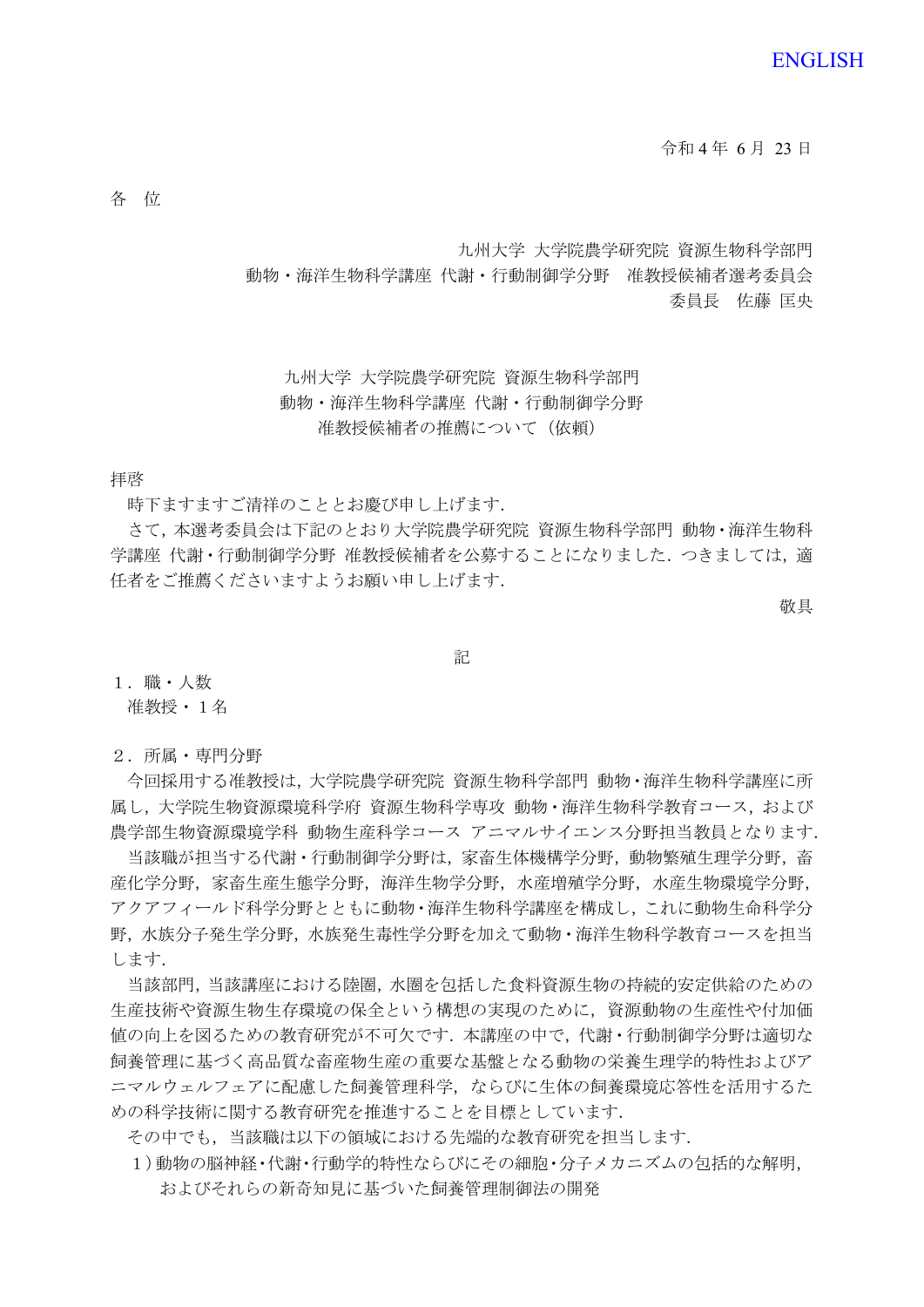- 2)動物栄養生理科学およびストレス脳科学に関する教育研究
- 3)生物時計を基軸とした動物の生体制御基盤の確立ならびに健康科学への展開等の学際 的・融合的研究

当該選考は,以上の教育研究に資する人材を採用するために行うものです.

当該領域における教育研究に対する社会の要望は極めて大きく,またその推進は当該講座 の将来構想とも一致します.当該職の採用は,当該部門および当該講座のみならず農学研究院 における動物飼養管理学ならびに動物生産の基盤である生命現象の個体レベルの環境行動生 理学的解明と健康科学への応用に関する教育研究を推進し,将来構想の実現を促進するもの です.

本選考委員会は,上記の 1)〜3)の研究領域における卓越した研究業績を有し,先進的な教 育研究を推進することにより当該講座の将来構想の実現に大きく寄与しうる方を求めます.

#### 3.採用予定時期

令和 5 年 1 月 1 日以降の可能な限り早い時期

# 4.応募資格

博士の学位を有するとともに,上記の領域1)~3)において優れた業績と該博な識見を有 し,学部および大学院担当教員として学生の教育や研究指導に熱意をもって取り組む方.

# 5.担当授業科目

- (1)大学院
	- ・大学院修士課程
	- (資源生物科学専攻 動物・海洋生物科学教育コース)

生体制御システム学特論,動物・海洋生物科学プロジェクト演習,動物・海洋生物科学 演習第一・第二,動物・海洋生物科学特別研究第一・第二 等

(国際コース)

Seminar in a Specified Field, Master's Thesis Research 等

・大学院博士後期課程

- (資源生物科学専攻 動物・海洋生物科学教育コース)
	- 動物・海洋生物科学特別実験,動物・海洋生物科学特別講究,動物・海洋生物科学特別 演習 等

(2)学部

(動物生産科学コース)

動物生理学Ⅰ・Ⅱ,動物飼養生体制御学Ⅰ・Ⅱ,卒業研究,科学英語,飼料学実験,動 物飼養生体制御学実験, 実地見学, 農学入門Ⅰ · Ⅱ 等

(国際コース)

Environmental and Ecological Science for Animal Production, Animal and Marine Life Science 等 (基幹教育科目)

細胞生物学 等

なお,英語による研究指導も担当して頂きます.

- 6.提出書類(書類の(1)と(2)は下記 URL の様式を用いて作成願います) (http://www.agr.kyushu-u.ac.jp/template/)
- (1)略歴書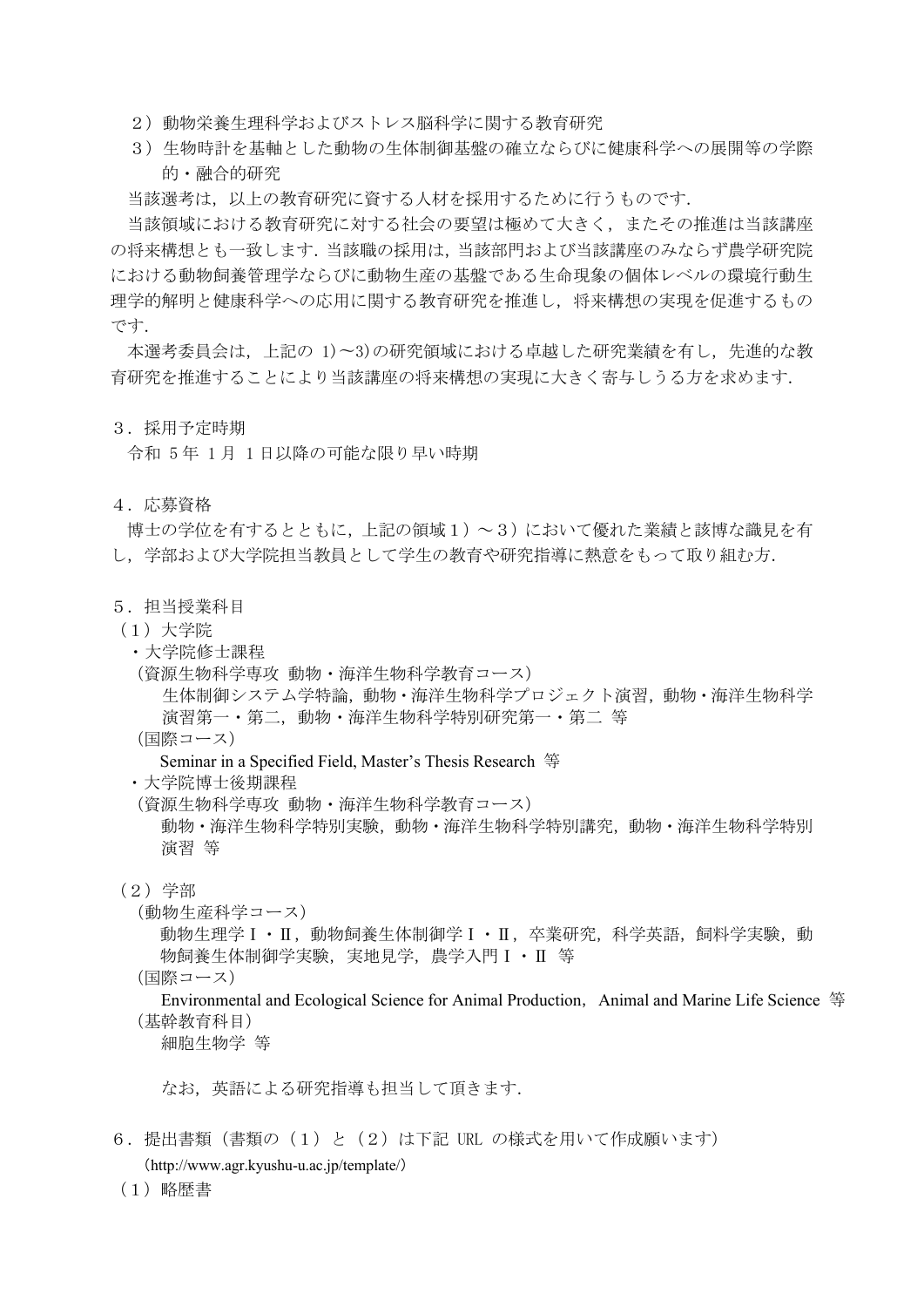# (2)業績目録

- Ⅰ 原著論文
	- ・本人の氏名にアンダーライン,本人が責任著者の場合は\*を付すこと.
	- ・発行年の新しいものから記載すること.
	- ・著者名,題名,掲載雑誌名,巻,号,頁もしくはDOI,発行年を記載し,JCR Impact Factor および 被引用回数を付記すること(database名と調査年月も明記). Impact Factorがない場合は,その旨を記述すること.
	- ・前頁の「2.所属・専門分野」に記述した領域1) ~ 3) 毎に分類して順に記 載すること.領域が大きく重複する場合には,それぞれの論文業績の最後にその 旨を記載すること (記載例:領域2にも密接に関係する).また,いずれの領域 にも該当しない場合には,「その他の領域」として記載すること.
	- (i) 査読付雑誌, (ii) 査読なし雑誌, (iii) その他 で区分すること.
- Ⅱ 著書(著者名,題名,発行所,頁,発行年)
- Ⅲ 総説・解説等( I の原著論文と同様に記載をすること)
- Ⅳ 特許(発明者名,発明の名称,特許番号もしくは特許出願番号,特許登録もしくは 特許出願年月)
- Ⅴ 学会での受賞(受賞者名,賞の名称,受賞内容,学会名,受賞年月)
- Ⅵ 国際学会・国内学会等招待講演(講演者名,講演題目,講演学会名,講演年月)
- VII 外部資金導入実績(名称,研究課題名,期間,金額,代表·分担の別を記す. ま た.競争的資金については名称に\*を付すこと)
- VIII 教育実績(担当授業科目, 学位(博士)論文審査実績(主査·副査担当数)等)
- IX 社会貢献等の実績
- X その他(資格等)
- (3)主要論文5編の電子ファイル(PDF)
- (4)これまでの研究の概要と今後の研究に対する抱負(1,500 字以内)
- (5)これまでの教育の実績と今後の教育に対する抱負(1,500 字以内) 教育実績のない場合,今後の教育に対する抱負
- (6)その他

応募者の教育・研究等について問い合わせできる方3名の氏名および連絡先 (メール アドレスを含む)を記載すること.後日,推薦書の送付を依頼する場合があります.

7.面接等

審査の過程で面接を行う場合があります.その際の旅費・滞在費は応募者の自己負担と 致します. 状況により、リモート面接を行う場合があります.

8.勤務地

九州大学伊都キャンパス(福岡市西区元岡 744)

9.提出締切

令和 4 年 8 月 29 日(月)17:00(日本標準時間)

九州大学ファイル共有システム(Proself)によるアップロード提出:上記(1),(2),  $(4)$ ,  $(5)$ ,  $(6)$  の Word 形式の電子ファイル および(1) ~  $(6)$  の PDF 形式 の電子ファイルを提出締切日までにアップロードすること.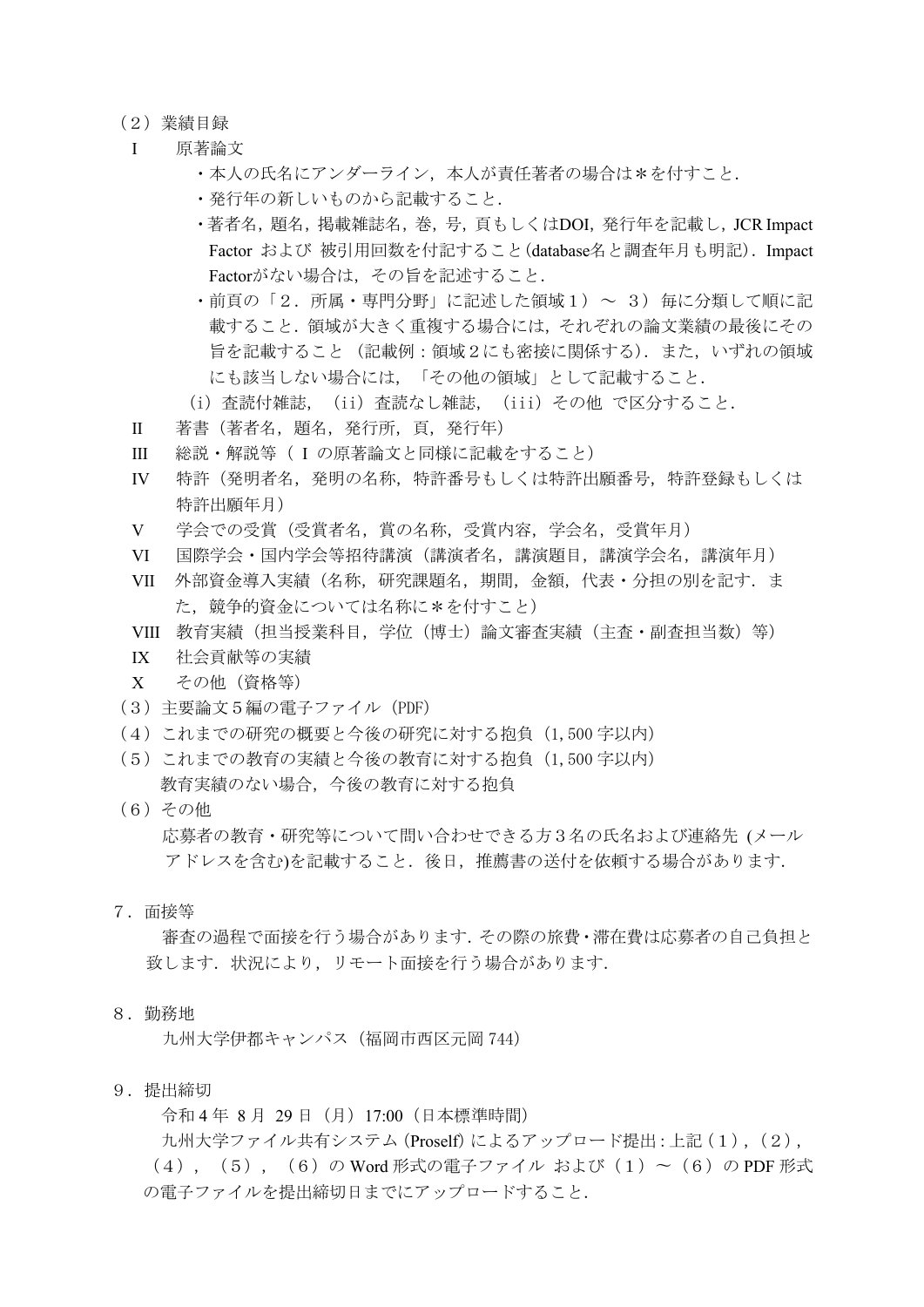## 10.書類の提出

下記の書類提出に関する問い合わせ先(事務局)\* に,応募する旨のメールを 令和 4 年 8 月 22 日(月)17:00(日本標準時間)までに送ること(メールのタイトルを"九州大学 代謝·行動制御学分野准教授応募ー応募者氏名"としてください). 応募書類のアップロ ード先(学内ファイル共有システム内)を返信しますので,返信メール内のリンクを開き, ファイルをドラッグ&ドロップし、アップロードをクリックすると、提出となります.

複数の書類は個々の書類としてアップロードせずに,必ず zip 形式でまとめてください. 提出されるファイル名には氏名を明記願います. なお、アップロード後、提出した旨をメ ールで連絡してください. 提出ファイルの受け取り確認をメールでご連絡します.

\*書類提出に関する問い合わせ先(事務局):

九州大学 代謝・行動制御学分野 准教授候補者選考委員会事務局: E-mail: aa\_taisya\_senko@agr.kyushu-u.ac.jp

11. 公募に関する問い合わせ先

九州大学 大学院 農学研究院 代謝・行動制御学分野准教授候補者選考委員会 委員長 佐藤 匡央 E-mail:aa\_taisya\_senko@agr.kyushu-u.ac.jp

- 12.労働条件について
- (1)業務内容:九州大学大学院農学研究院における教育・研究
- (2)雇用期間:期間の定めなし
- (3)試用期間:試用期間あり(3か月)
- (4)就業時間,休憩時間,時間外労働:
	- 専門業務型裁量労働制により7時間45分働いたものとみなされます.
- (5)休日:土,日,祝日,12/29~1/3,年次休暇,夏季特別休暇
- (6)賃金:年俸制(教育職基本年俸適用)
	- なお,年俸額については経験等に基づき本学の関係規程により決定します.
- (7)加入保険:雇用保険,労災保険,健康保険,厚生年金
- (8)募集者の氏名又は名称:九州大学大学院農学研究院
- 13.その他
- (1)九州大学では,男女共同参画社会基本法(平成 11 年法律第 78 号)の精神に則り,教員 の選考を行います.
- (2)九州大学では「障害者基本法(昭和 45 年法律第 84 号)」,「障害者の雇用の促進等に関 する法律(昭和 35 年法律第 123 号)」及び「障害を理由とする差別の解消の推進に関す る法律(平成 25 年法律第 65 号)」の趣旨に則り,教員の選考を行います.
- (3)九州大学では,平成 29 年 7 月より配偶者帯同雇用制度を導入しています.
- (4)本研究院,学府,学部等の教育研究概要等は,ホームページ (https://www.agr.kyushuu.ac.jp)を参照してください.
- (5)送付されたデータは選考以外の目的には使用しません.
- (6)給与等についての規定および労働条件,その他勤務に関する詳細についての問い合わせ 先: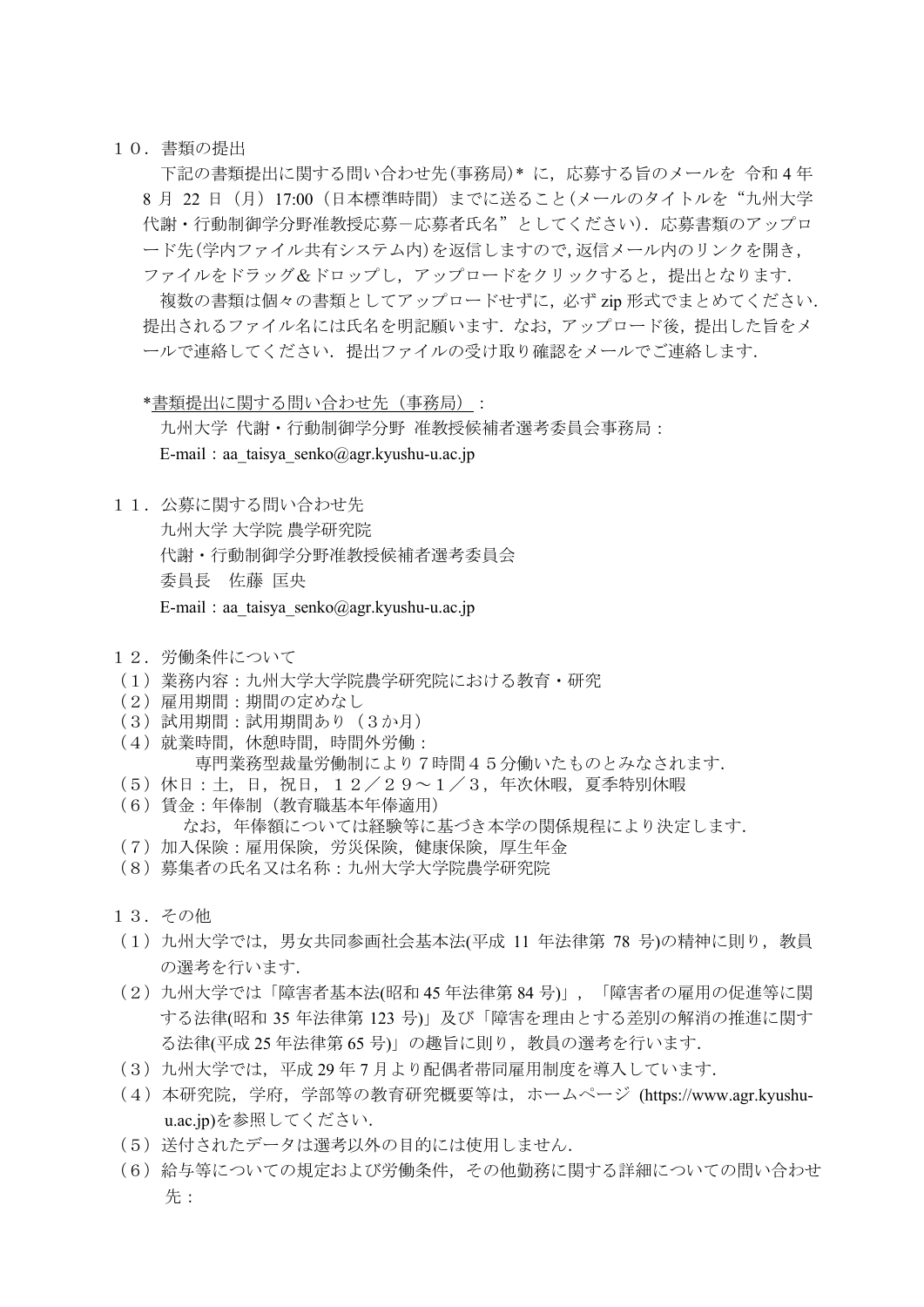国立大学法人九州大学職員給与規定:

(https://www.kyushu-

u.ac.jp/ja/university/information/rule/rulebook/pdf/2635/1/2004syuki014.pdf) 国立大学法人九州大学年俸制給与(教育職基本年俸)の適用に関する細則: (https://www.kyushu-

u.ac.jp/ja/university/information/rule/rulebook/pdf/2707/1/2019syuki042.pdf) 問い合わせ先:九州大学農学部等総務課庶務係 電話:092-802-4505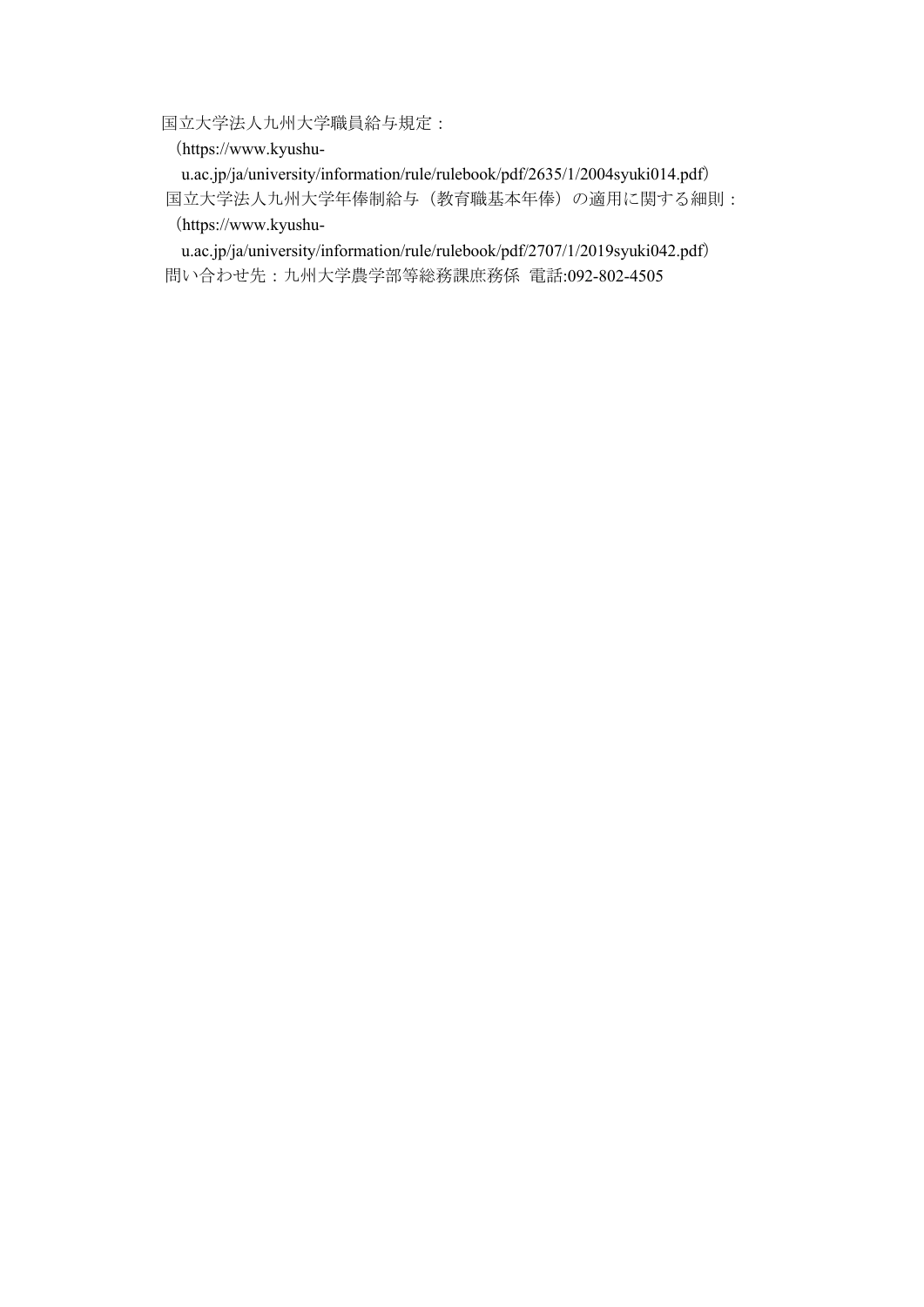# **Recruitment of an Associate Professor**

Faculty of Agriculture, Kyushu University

#### <span id="page-5-0"></span>**Outline:**

Kyushu University is seeking an experienced individual with expertise in teaching and research for appointment as a tenured Associate Professor in the Laboratory of Regulation in Metabolism and Behavior, Division of Animal and Marine Biosciences, Department of Bioresource Sciences, Faculty of Agriculture.

The Laboratory of Regulation in Metabolism and Behavior is engaged in education and research focusing on sustainable and stable supply of animal bioresources through appropriate care and rearing management, based on nutritional physiology, animal welfare-related sciences, and scientific basis for application of physiological responses under rearing environment.

Candidates are expected to have responsibility to have high expertise in the following broad education and research fields:

- 1) Comprehensive elucidation of the neurological, metabolic, and behavioral characteristics of animals and their cellular and molecular mechanisms, and development of animal husbandry control methods based on these novel findings.
- 2) Promotion of nutritional science and stress neurobiology in animals.
- 3) Establishment of a bioregulatory basis through the research on biological clocks, and interdisciplinary/integrated research including its application to health sciences.

#### **1. Number of Positions Offered:**

One Associate Professor

#### **2. Institution:**

Position affiliation:

Laboratory of Regulation in Metabolism and Behavior, Division of Animal and Marine Biosciences, Department of Bioresource Sciences, Faculty of Agriculture.

Education:

The appointee will join the teaching staff of the Course of Animal Resources in the School of Agriculture as well as that of the Department of Bioresource Sciences in the Graduate School of Bioresource and Bioenvironmental Sciences.

#### **3. Date of Appointment:**

The successful candidate will take up the post as soon as possible after the endorsement of the appointment at the faculty meeting of the Faculty of Agriculture, Kyushu University.

## **4. Qualifications:**

- (1) Ph.D. degree.
- (2) An outstanding research record in the above-mentioned scientific fields 1)–3).
- (3) Ability to work with enthusiasm for student education and research guidance as a supervisor at undergraduate and graduate schools.

## **5. Educational Duties:**

The successful candidate will be expected to teach the following subjects and supervise research activities at both the undergraduate and graduate levels in Japanese, with some of the teaching and supervision done in English. Most of the courses are given by multiple professors.

(1) Graduate School of Bioresource and Bioenvironmental Sciences

- ・Master's Course
- (Course of Animal and Marine Biosciences in the Department of Bioresource Sciences)
- Advanced Lecture on Animal Regulatory Biology, Project Research in Animal and Marine Biosciences, Seminar in Animal and Marine Biosciences, and other subjects

(International Course)

Seminar in a Specified Field, Master's Thesis Research, and other subjects

・Doctoral Course

(Course of Animal and Marine Biosciences in the Department of Bioresource Sciences)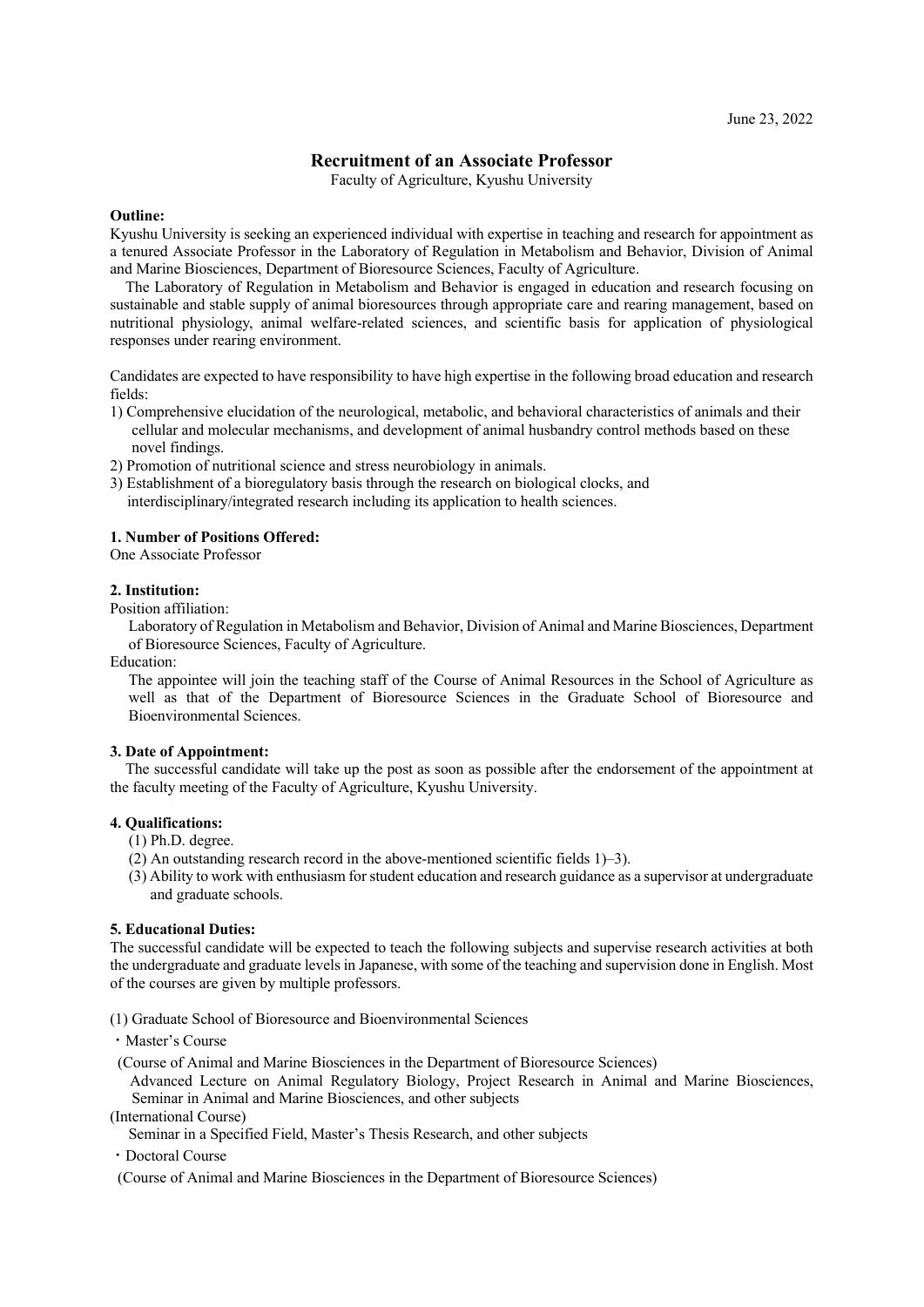Advanced Topics on Animal and Marine Biosciences, Tutorial on Animal and Marine Biosciences, Research Training on Animal and Marine Biosciences, and other subjects

(International Course)

Research Training on Animal and Marine Biosciences, and other subjects

- (2) Undergraduate School
- (Course of Animal Resources, School of Agriculture)

Animal Physiology I/II, Animal Care and Regulatory Biology I/II, Scientific English, Experiment of Animal Feeding, Experiment of Animal Care and Regulatory Biology, Graduation Research, and other subjects (International Course)

Environmental and Ecological Science for Animal Production, Animal and Marine Life Science, and other subjects

(Kikan Education)

Cell Biology

#### **6. Required Documentation (provide all documents either in Japanese or English):**

## (1) Curriculum vitae

(2) List of research achievements

I. Original papers: name of authors, title, journal name, volume, issue, pages or DOI, published year (applicant name should be underlined, and indicated by (\*) just in case of a corresponding author) It is required to show JCR Impact Factor and number of citation for each paper (along with name of database and retrieval date).

Papers should be listed in order of categories 1), 2), and 3) of the scientific fields described above; in case of highly overlapping of the fields, applicant may claim this issue by describing the second field number (and/or the third one) at the last line of each paper information. When classification is not applicable, the papers are listed in "Other fields".

Categorize the papers into:

- (i) Peer-reviewed papers
- (ii) Non-peer-reviewed papers

(iii) Others

- II. Books: name of authors, title, name of publisher, pages, published year
- III. Review papers and others (It is required to write in the same way as "I. Original papers")
- IV. Patents
- V. Academic awards
- VI. Invited lectures in international and domestic conferences
- VII. List of public and private research grants awarded

(Name of research grant, title, period, total amount of funding, indication of representative or not)

- VIII. Educational experiences
- IX. Philanthropic activity
- X. Others
- (3) PDF files of your five most important publications
- (4) Summary of your research activities and future research plans (less than 1000 words)
- (5) Summary of your educational experience and aspirations for education in the future (less than 1000 words) If you do not have the experience, please describe only the aspirations.
- (6) Professional references: name, position, affiliation, and e-mail address of three persons for your research activities and educational experience. Please make sure that Reference Letter may be acknowledged to the persons during a process of selection.

**Note**: The electric files of (1), (2), (4), (5), and (6) in both Word and PDF formats, and (3) in PDF format should be uploaded to a Proself file sharing system of Kyushu University (see Section 10 below)

# **7. Interview:**

Short-listed candidates may be invited for an interview held at Ito Campus or via a remote conference system. We do not support any expenses incurred, such as for travel or accommodation, to participate in the interview.

#### **8. Employment Location:**

Laboratory of Regulation in Metabolism and Behavior, Graduate School of Bioresource and Bioenvironmental

Sciences, Kyushu University Ito Campus, Kyushu University (Motooka 744, Nishi-ku, Fukuoka)

# **9. Application Deadline:**

Completed applications must be uploaded by 5:00 PM on August 29, 2022 (Japan Standard Time).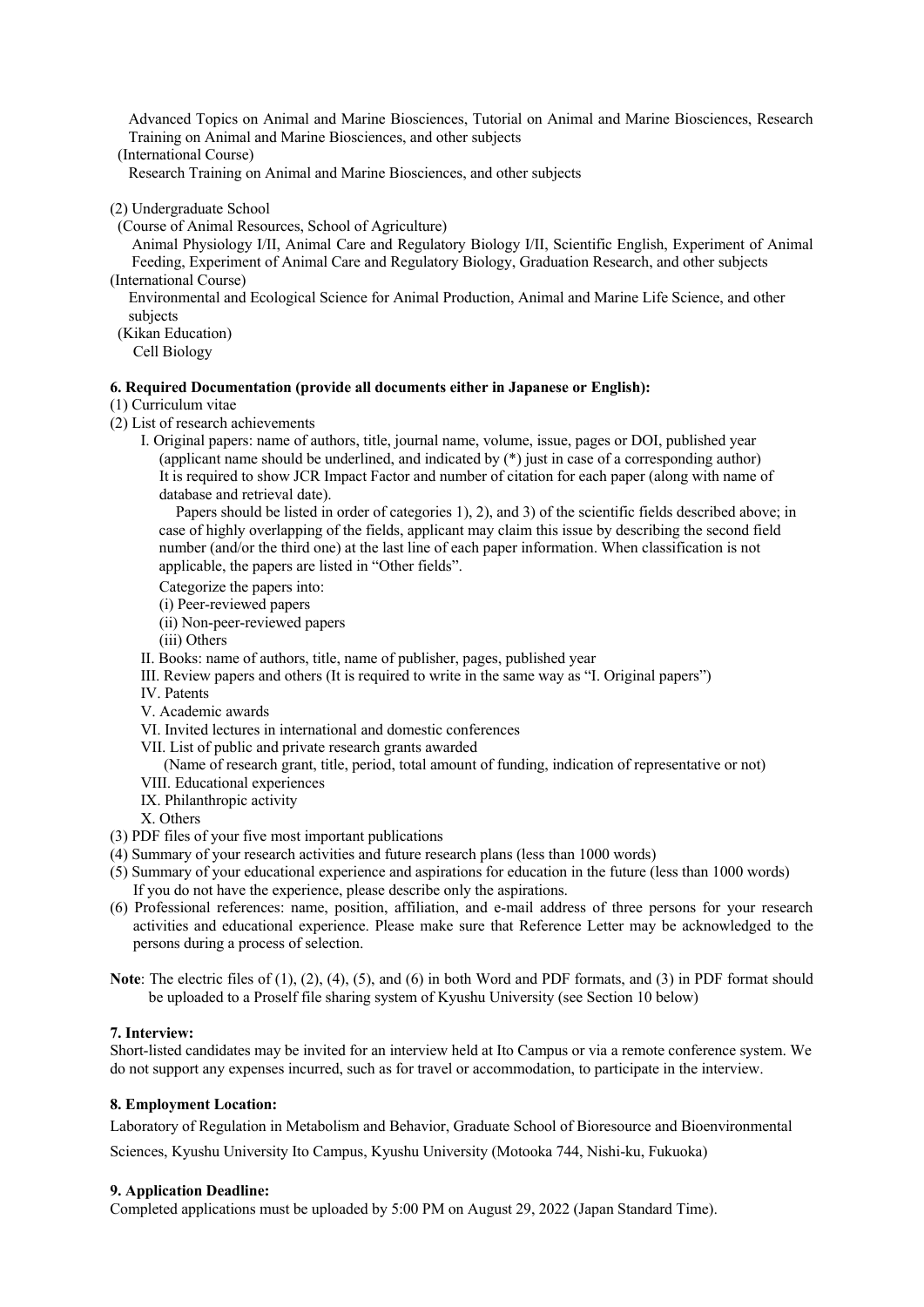# **10. Submission of the Application Documents**

All documents required for submission should be zipped and uploaded via a Proself file sharing system run by Information Infrastructure Initiative, Kyushu University (all file names must contain your initials). Please send email to the Administration Office\* by 5:00 PM (Japan Standard Time) on August 22, 2022 (Please write "Kyushu University LRMB Assoc Prof Application-your name" in the subject line of the e-mail). The office will put a link for uploading documents in the reply email, so you can open the link and upload a zipped file. Please email again when the upload is complete. The office will send an email confirming the reception of the submission file from you.

#### \*Contact on Submission of Documents:

Administration Office of the Selection Committee for Associate Professor Candidates, Laboratory of Regulation in Metabolism and Behavior, Faculty of Agriculture, Kyushu University E-mail: aa\_taisya\_senko@agr.kyushu-u.ac.jp

# **11. Contact on Recruitment**

Prof. Masao Sato Chairman, Selection Committee for Associate Professor Candidates, Faculty of Agriculture, Kyushu University 744 Motooka, Nishi-ku, Fukuoka, 819-0395, JAPAN E-mail: aa\_taisya\_senko@agr.kyushu-u.ac.jp

## **12. Conditions of employment**

- 1) Employment Duration: Associate Professor (tenured): Full-time, with a mandatory retirement age of 65.
- 2) Salary and Benefits

Appointment level to be commensurate with qualifications and experience. The Annual Salary and benefits are specified in the Kyushu University regulations. For further information, visit the following page (in Japanese): https://www.kyushu-u.ac.jp/ja/university/information/rule/rulebook/pdf/2707/1/2019syuki042.pdf

3) Probationary period

A three-month probationary period.

4) Working hours, Break time, Overtime

Based on Discretionary Labor System for professional work.

5) Days off

Every Saturday and Sunday, national holidays, and New Year's holidays from December 29– January 3 in addition to an annual leave entitlement.

6) Social Insurance

Employee shall enroll in:

Employment insurance, Compensation Insurance, Health Insurance, Employees' pension insurance.

#### **13. Additional Information:**

- 1) Kyushu University is an equal opportunity employer and follows the principles of the Basic Act for the Disabled Persons (Act. No.84 of 1970, revised in 2004 and 2011), Basic Act for Gender Equal Society (Act. No.78 of 1999), Act on Employment Promotion etc. of Persons with Disabilities (Act No. 123 of 1960, revised in 2013), and the Act on the Elimination of Discrimination against Persons with Disabilities (Act No. 65 of 2013).
- 2) Kyushu University deployed the System of Employment of Faculty Members with Accompanying Spouse (July, 2017 and amended January, 2018). For further information, visit the following university website (in Japanese), which links to Kyushu University Guidelines for this system (in English): https://danjyo.kyushuu.ac.jp/notice/view.php?cId=2600&